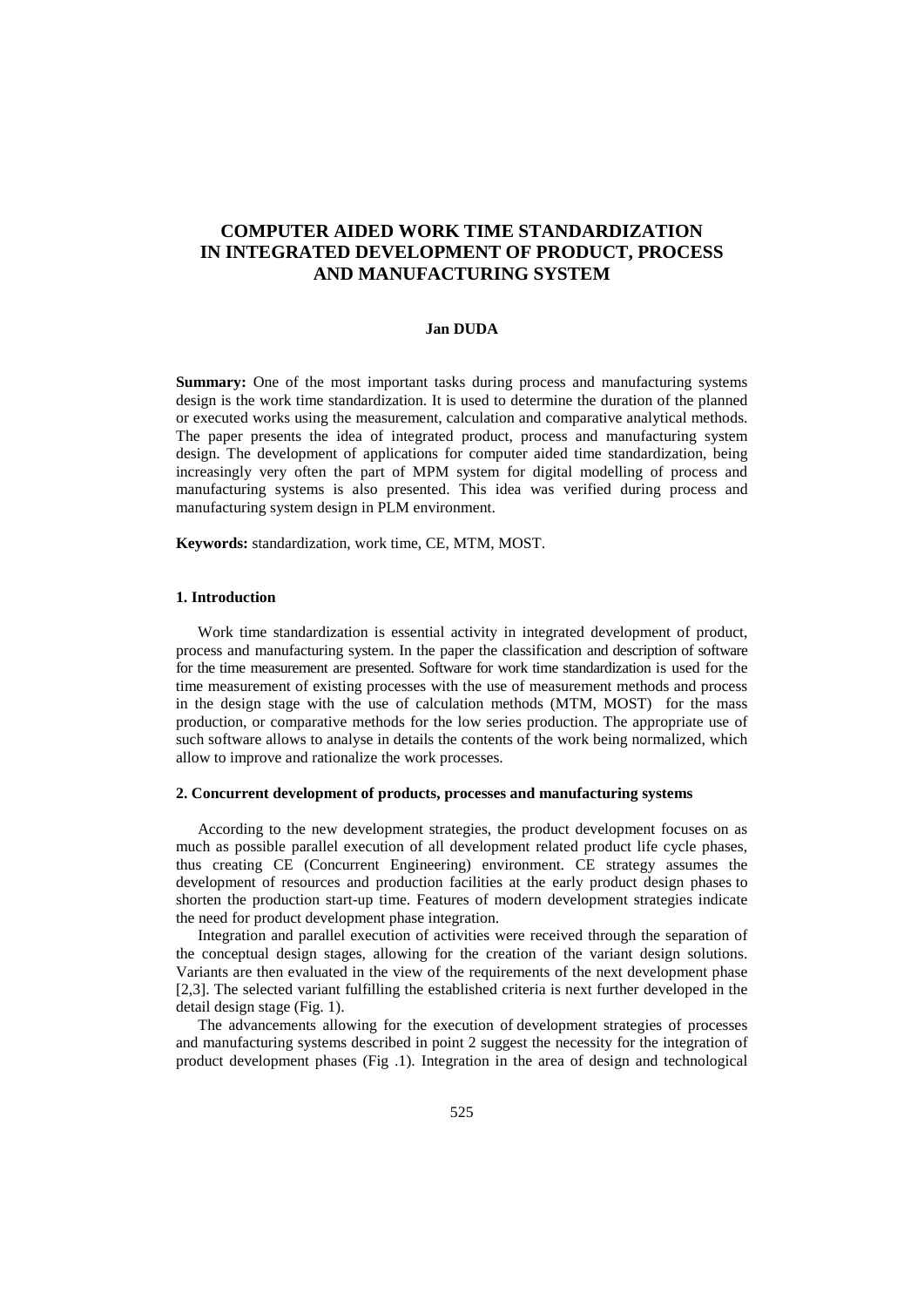product development indicates the extraction of the following phases:

- − conceptual process planning (STAGE III A),
- − detailed process planning (STAGE III B).



Fig. 1. Concurrent execution of the product development phase

The basic goal of the conceptual phase is the determination of the variants of manufacturing processes on the base of the design product features selected during the design planning stage. The multivariant nature of the process planning is due to the possibility to use different manufacturing methods and raw materials for the elements constituting the product. The multivariant nature of the assembly processes is due to the possibility to use several assembly sequences with the application of methods and manufacturing means and different automation levels. On the base of the defined variants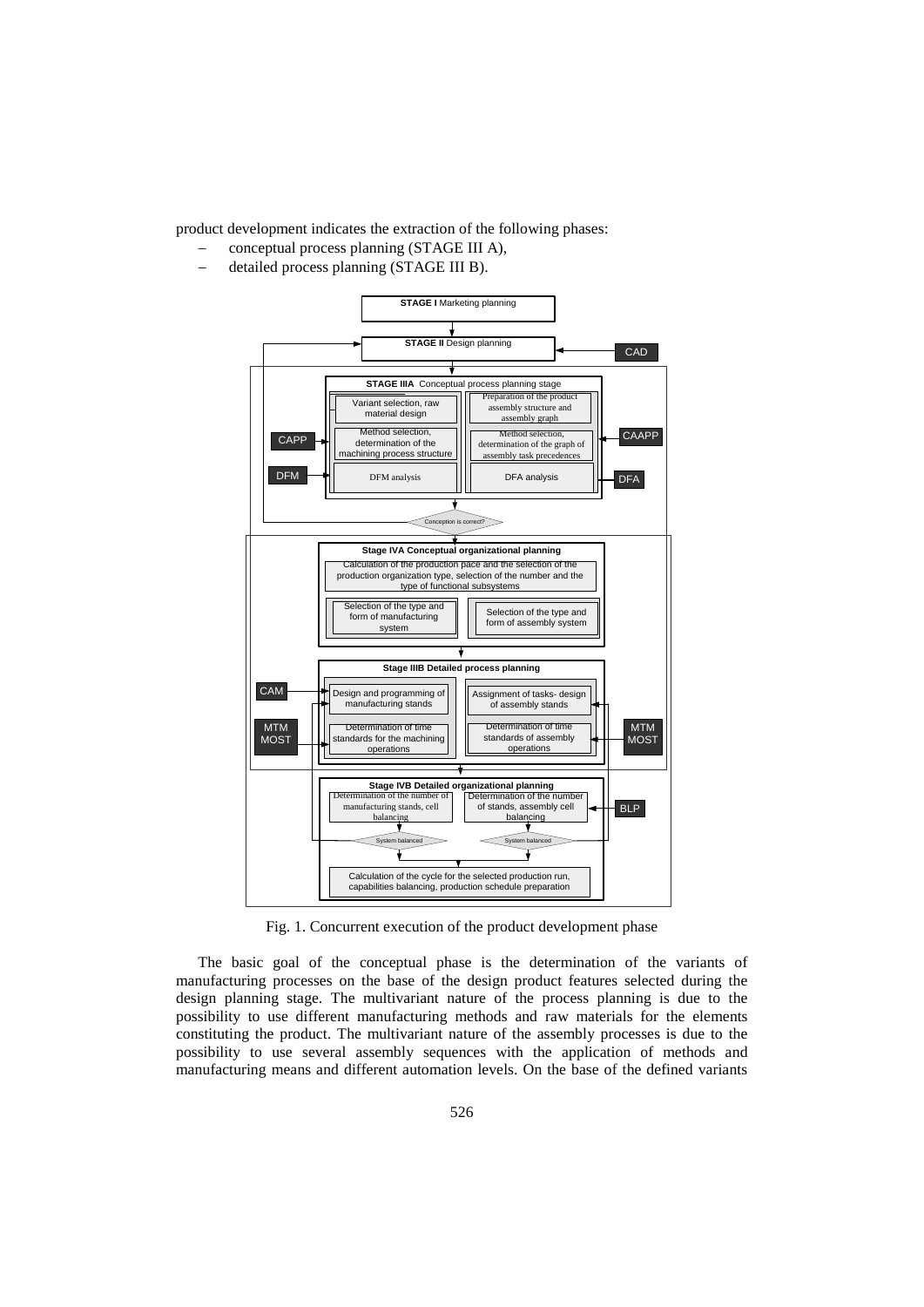of manufacturing/ assembly processes, the manufacturability analysis DFM and assemble ability analysis DFA are carried out. The results of the subsequent iterations are used to simplify the product design (by minimization of the number of parts and the integration of parts), thus decreasing the time and costs of the assembly and to estimate the times and costs for different manufacturing methods of constituent product elements. It should be noted that the DFA and DFM analysis should be applied together to check whether the simplification of the product structure and elimination of some parts does not lead to the higher manufacturing costs. The result of the analysis is the selection of the product design variant and the variant of the manufacturing and assembly plans for constituent product elements with the level of details allowing for the necessary organizational calculations. Integration in the area of technological and organization product development indicates the extraction of the following phases:

- − conceptual organizational planning (STAGE IV A),
- − detailed organizational planning (STAGE IV B).

The information from the previously executed product development stages describing the production task (production program of products and their design features, variants of manufacturing plans) are used as the base for the organizational planning. The main goal of the conceptual production organizational planning stage (Fig. 1) is the development of the production system concept. The planning activities cover:

- for the assumed planning data: required volume of production, allowable duration of production, calculated production pace
- selection of the production organizational variant by choosing the type and organizational form of the production,
- selection of the number and types of functional subsystems for transport, storage and quality checking.

The result of the above actions is the concept of the production system offering the possibility to execute the detailed manufacturing planning (STAGE IIIB) within the scope of developing the concept of the manufacturing stands, selection and design of the manufacturing assembly stands. The design activities on the detailed process planning stage cover the activities resulting in the preparation of the instruction sheets for the manufacturing/assembly.

The planning of the process plan operation covers:

- selection and design of the manufacturing machines, equipment and tooling,
- selection of the structure of the process plan, generation of set-ups, machining cycles and technological parameters,
- preparation of the control programs for the operations executed on the programmable devices,

selection of the time-standard elements.

The planning of the assembly plan operation covers:

- selection and design of the manufacturing machines, equipment and tooling,
- selection of the structure of assembly operation, and the assembly activities,
- preparation of the control programs for the assembly devices, robots and manipulators,
- estimation of the assembly operation times.

The results are the base for the selection of the organizational variant of the manufacturing stands and the base for the detailed organizational planning stage (STAGE IVB) covering:

− calculation of the production pace, selection of the production type (serial, parallel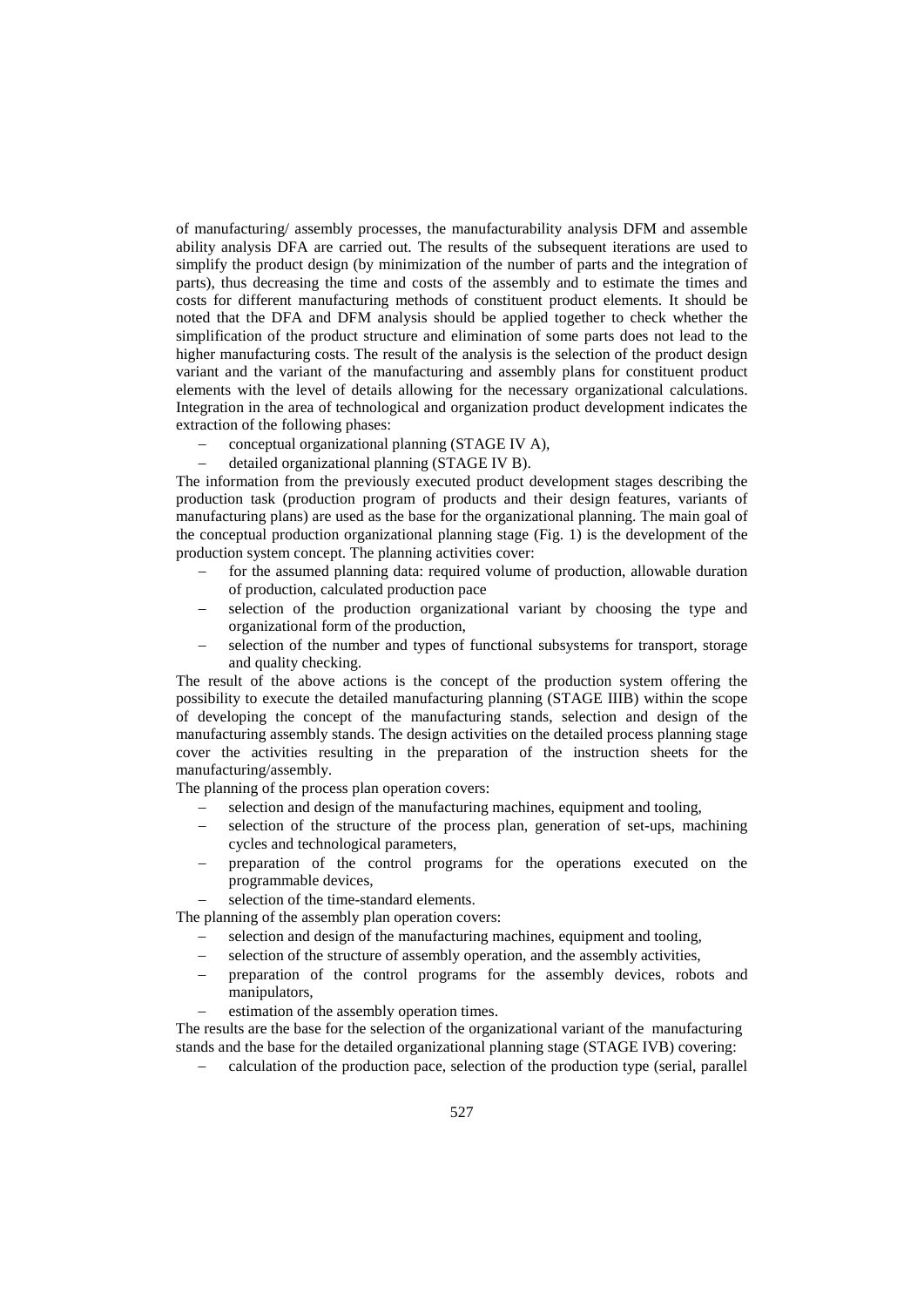or serial-parallel),

- synchronization of the isolated functional subsystems of manufacturing cells by calculating the number of stands and line balancing,
- − preparation of the production schedule, balancing of the throughput for the designed manufacturing systems.

The presented process of integrated product development is executed iteratively. The subsequent versions of product, process and manufacturing systems are created using digital techniques which allows for the complete analysis of the generated solutions.

### **3. Applications of work time standardization**

The work time standardization i.e. the determination of the duration of activities using the analytical, empirical, calculation or comparative method is the base for the improvement of the process and production organization.

In the production practice are using following systems:

- Simple support programs built mostly on the basis of an Excel spreadsheet,
- Specialized software tools dedicated to the work time standardization with using of the specified method. There are modules integrated with the database of larger applications supporting the organizational improvement of work processes,
- Modules MPM-class applications that are components of PLM supporting the work time standardization in digital modeling of manufacturing processes and systems.

The following describes the sample applications.

### **3.1. Applications based on the timing methods**

Timing is the most frequently used method in the industry, belonging to the analytical and measurement methods. The execution times of activities are measured several times depending on the required accuracy and the assumed measurement error. Because this is very time and labour consuming processes, the software for the measurement, storage, calculation and report generation is used. These can be simple application based on the Excel spreadsheet or more complex software packages with the functions for the other tasks within the area of production organization preparation.

The example of such solution is Timer pro Professional [8] – the advanced tool for the work time standardization, development of the new processes and the improvement of the existing ones. The available functions include:

- the time measurement using video record,
- access to the library of the work time standards,
- balancing of the production lines using the video record,
- − Lean, Kaizen, SMED, 5S analysis,
- time measurement using palmtop devices,
- export of data to the Microsoft Excel files, automatic generation of reports.

Timer Pro Professional has also simple functions for the work time recording during the observation of the process execution. This allows for the timing analysis. As opposite to the traditional timing methods, the data registration is done not with the chronograph but with the personal computer (Palmtop, Pocket PC) running the Time pro application developed especially for such devices. The person making the measurement registers the times for the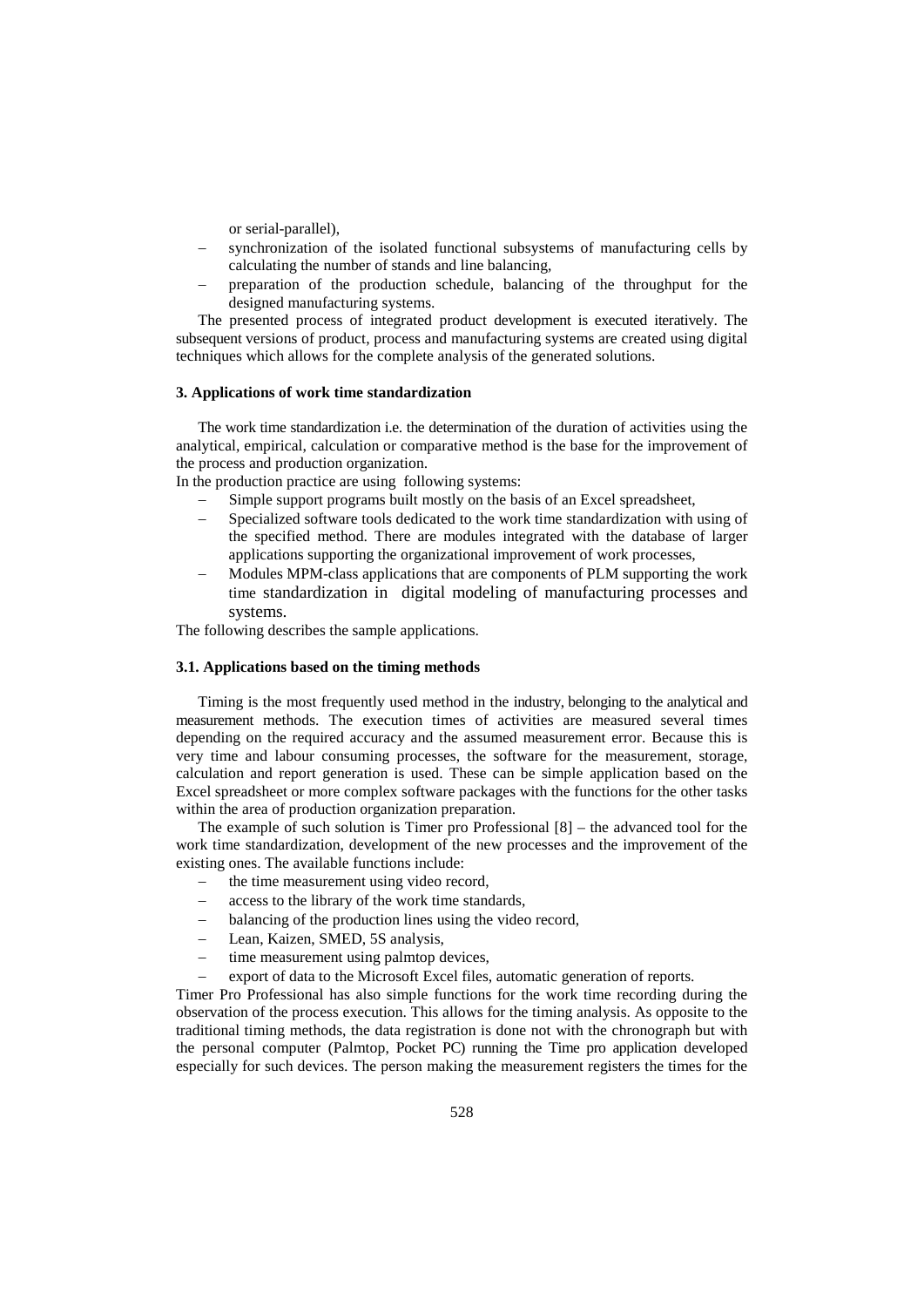particular activities, thus creating the database, which can be used for further analysis. Such timing methods has several advantages over the conventional approaches. All data are stored on the electronic means which eliminates the needs of using the paper documentation and thus shortens the observation times. The data can be also moved to the personal computer running Timer Pro and further processed (analyzed). This is possible, because these two systems are fully compatible. The data can be also used for the creation of the work time standards, which can be used later during the analysis of the next processes. The coherence and compatibility of the various functions is a very important feature of the system. The analysis using the video record (Fig. 2) is a very helpful solution, which can be applicable in many tasks (line balancing, Lean and Kaizen analysis, standard development).



Fig. 2. Screenshot of the analysis of video record

Quick Times (Fig. 3) is a module of Timer Pro Professional for the process design using the previously developed work time standards.

| Element Description           | Get assembly from shelf and prepare for processing                                 |                            |                  |                |                                                                                      | <clear< th=""><th></th><th></th><th></th><th></th><th></th><th></th></clear<> |                                            |           |                       |      |                |                                                                                                          |
|-------------------------------|------------------------------------------------------------------------------------|----------------------------|------------------|----------------|--------------------------------------------------------------------------------------|-------------------------------------------------------------------------------|--------------------------------------------|-----------|-----------------------|------|----------------|----------------------------------------------------------------------------------------------------------|
| Motion Sequence               | Edit                                                                               | Clear                      |                  |                | Minutes Seconds<br>Freq                                                              | File                                                                          |                                            |           |                       |      |                |                                                                                                          |
| WK5.GH12W08.PL06.AL03.INPT4.  |                                                                                    |                            |                  | 0.225<br>13.50 |                                                                                      |                                                                               |                                            |           |                       |      |                |                                                                                                          |
|                               |                                                                                    |                            |                  |                |                                                                                      | Select                                                                        |                                            |           |                       |      |                |                                                                                                          |
|                               |                                                                                    | <b>Click on Code Below</b> |                  |                |                                                                                      |                                                                               |                                            |           |                       |      |                |                                                                                                          |
| A - Alian                     | M - Move                                                                           | W - Write                  |                  |                |                                                                                      | General                                                                       |                                            |           |                       |      |                |                                                                                                          |
| <b>B - Body Motion</b>        | <b>P</b> - Position                                                                |                            | @ - Process Time |                | · Detail                                                                             |                                                                               |                                            |           |                       |      |                |                                                                                                          |
| G - Grasp<br><b>B</b> - Reach |                                                                                    |                            |                  |                |                                                                                      |                                                                               |                                            |           |                       |      |                |                                                                                                          |
| <b>H</b> - Hand Motion        | R - Read                                                                           |                            |                  |                |                                                                                      | Computer                                                                      |                                            |           |                       |      |                |                                                                                                          |
| $W - W$ alk<br>I - Inspect    |                                                                                    |                            |                  |                |                                                                                      |                                                                               |                                            |           |                       |      |                |                                                                                                          |
|                               |                                                                                    |                            |                  |                |                                                                                      |                                                                               |                                            |           |                       |      |                |                                                                                                          |
|                               |                                                                                    |                            |                  |                |                                                                                      |                                                                               |                                            |           |                       |      |                |                                                                                                          |
|                               |                                                                                    |                            |                  |                |                                                                                      |                                                                               |                                            |           |                       |      |                |                                                                                                          |
|                               |                                                                                    |                            |                  |                | Walk 5 paces. Get heavy part 12 inches away. Walk 8 paces while carrying object.     |                                                                               |                                            |           |                       |      |                |                                                                                                          |
|                               |                                                                                    |                            |                  |                |                                                                                      |                                                                               |                                            |           |                       |      |                |                                                                                                          |
|                               |                                                                                    |                            |                  |                |                                                                                      |                                                                               |                                            |           |                       |      |                |                                                                                                          |
| times).                       | Place with a loose fit 6 inches away. Align to 2 points >9". Inspect # of points(4 |                            |                  |                |                                                                                      |                                                                               |                                            |           |                       |      |                |                                                                                                          |
|                               |                                                                                    |                            |                  |                | * QuickTimes for Business Pro (C) 2000-2004 ACS, Inc. Lean Process Analysis          |                                                                               |                                            |           |                       |      |                |                                                                                                          |
|                               |                                                                                    |                            |                  |                | File Edit Settings Time Study Help                                                   |                                                                               |                                            |           |                       |      |                |                                                                                                          |
|                               | Save to Worksheet                                                                  | Cancel                     |                  | Study          | 401200                                                                               | Title                                                                         | Drill outside flange and Tap - Mach No 788 |           |                       |      |                |                                                                                                          |
|                               |                                                                                    |                            |                  | Allowance      | 22 %                                                                                 | <b>Total Time</b>                                                             | 0.525 Minutes                              |           | 31.48 Seconds         |      | Units/Hour     |                                                                                                          |
|                               |                                                                                    |                            |                  | Line           |                                                                                      | Description                                                                   |                                            |           | Motion Sequence       | Freq | Minutes Second |                                                                                                          |
|                               |                                                                                    |                            | ٠                |                | 1 Release clamps, get & unload finished part                                         |                                                                               |                                            |           | AC01.GH12.PL12.       |      | 0.043          |                                                                                                          |
|                               |                                                                                    |                            |                  |                | 2 Clean fisture area with brush                                                      |                                                                               |                                            |           | GS12.CB03.PL12        | 1    | 0.041          |                                                                                                          |
|                               |                                                                                    |                            |                  |                | 3 Regrasp part, to tub, dip & remove chips with air                                  |                                                                               |                                            |           | GH06.WO2.PL12.PT02.PT | 1    | 0.101          |                                                                                                          |
|                               |                                                                                    |                            |                  | 4              | To conveyor & place part on tray                                                     |                                                                               |                                            | W02.PC02  |                       | Ŧ    | 0.035          |                                                                                                          |
|                               |                                                                                    |                            |                  | 5              | Secure next tray & place on conveyor                                                 |                                                                               |                                            | GJ06 PC12 |                       | 1/2  | 0.017          |                                                                                                          |
|                               |                                                                                    |                            |                  | $\overline{6}$ | Move four stacked travs down convevor & return                                       |                                                                               |                                            | GH06 W09  |                       | 1/8  | 0.014          | $\blacksquare$ $\blacksquare$<br>114.29<br>25<br>$\overline{24}$<br>6.0<br>$\overline{21}$<br>1.0<br>0.8 |
|                               |                                                                                    |                            |                  | 7              | ** Get next part - bend to get 1/2 of parts **                                       |                                                                               |                                            |           |                       |      |                |                                                                                                          |
|                               |                                                                                    |                            |                  | $\overline{8}$ | To basket of castings & secure next                                                  |                                                                               |                                            | WK3 GH02  |                       | 1/2  | 0.021          | 1.2                                                                                                      |
|                               |                                                                                    |                            |                  | $\overline{a}$ | To basket of castings & secure next                                                  |                                                                               |                                            |           | WK3.GH02.BDSS.        | 1/2  | 0.032          | 1.9                                                                                                      |
|                               |                                                                                    |                            |                  |                | 10 To machine & load part - Activate clamp & M/C<br>11 Machine Time - wait for cucle |                                                                               |                                            | @\$3      | W03.PE12.AC01.        | ī    | 0.076<br>0.050 | 4.5<br>30                                                                                                |

Fig. 3. Generation of the descriptive sentences for the activity, standardization sheet in the Quick Times mode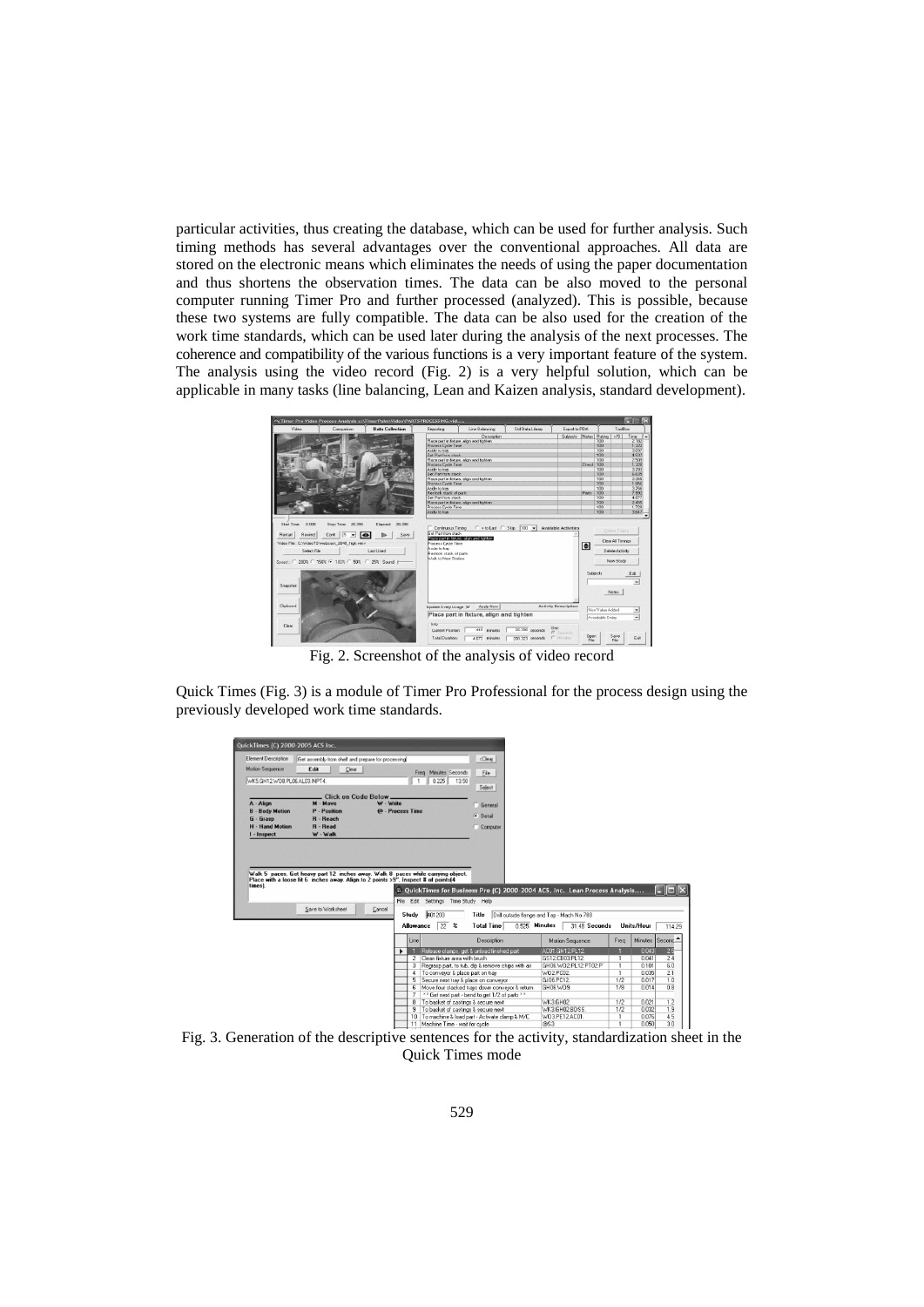It has a large database. This function is especially useful when the user has no direct access to the process or the process is on the design stage.

To simplify the use of Quick Times, the movements are divided into several categories (for example reaching, walking, writing – Fig. 3), each of them includes several variants with the associated execution times. Using such standards, the person making the analysis is capable of creating the activities of the whole process. Quick Times allows also for the analysis of the existing processes to check them in the view of its optimization. In case of finding any abnormality, the user can implement appropriate changes using the standards to improve the process and its capacity. The Quick Times database was developed using the timing standards MTM1, described in the section 3.2.

One of the function of Timer Pro Professional is the production line balancing. It allows to analyse the process. The following task can be executed:

- when the number of manufacturing stands is fixed, the PLB (Production Line Balancing) allow to re-group the manufacturing activities to increase the number of final products – i.e. to minimize the production cycle time.
- when the number of production stands is on the design stage, the goals of PLB is to determine the minimal number of machines to receive the required number of final products and to minimize the work area of production facilitates.

The results of the production line balancing are presented in the bar charts illustrating the assignment of the activities to the production stands. Application can also present the results in the form of Microsoft Excel report. The data required for the analysis can be received through the module for the video record analysis, which further simplifies and shortens the labour time.

### **3.2. Application based on the analytical and calculation methods**

The analytical and calculation methods, based on the previously developed time standard, play a very important role in work time standardization. The special place have the PMTS (*Predetermined Motion Time System)* systems using the elementary movement methods. The basic ideas use the fact that every action of the man can be decomposed into the singular movement of limbs and body. The sum of such elementary movements gives the time necessary for the realization of the particular action. This method is used for the man work analysis. Because the elementary movement can be considered as independent, the standards including the movement descriptions and their execution times could be developed. All time values were received through the detailed measurements, and the values are available to everyone. The basic elementary movements includes such actions like: reaching, gripping, moving, placing, etc. Additionally, the movements describing the work of the legs (foot movements, leg movement) and the eye work (move the sight, look at sth.) are distinguished.

The use of elementary movement method covers [5] for example:

- the analysis and the improvement of the work,
- design of the work procedures and the organization of the work stands,
- analysis of the design solutions of machines and devices in the view of the production and operation,
- − development of the work time standards,
- the development of the objective means for measuring the capacity on the stands.

The main system using the elementary movement standardization is MTM (*Method Time Measurement*) system. MTM is a procedure for the analysis of the manual operations or procedures in view of the movements necessary for the execution. It assign the standard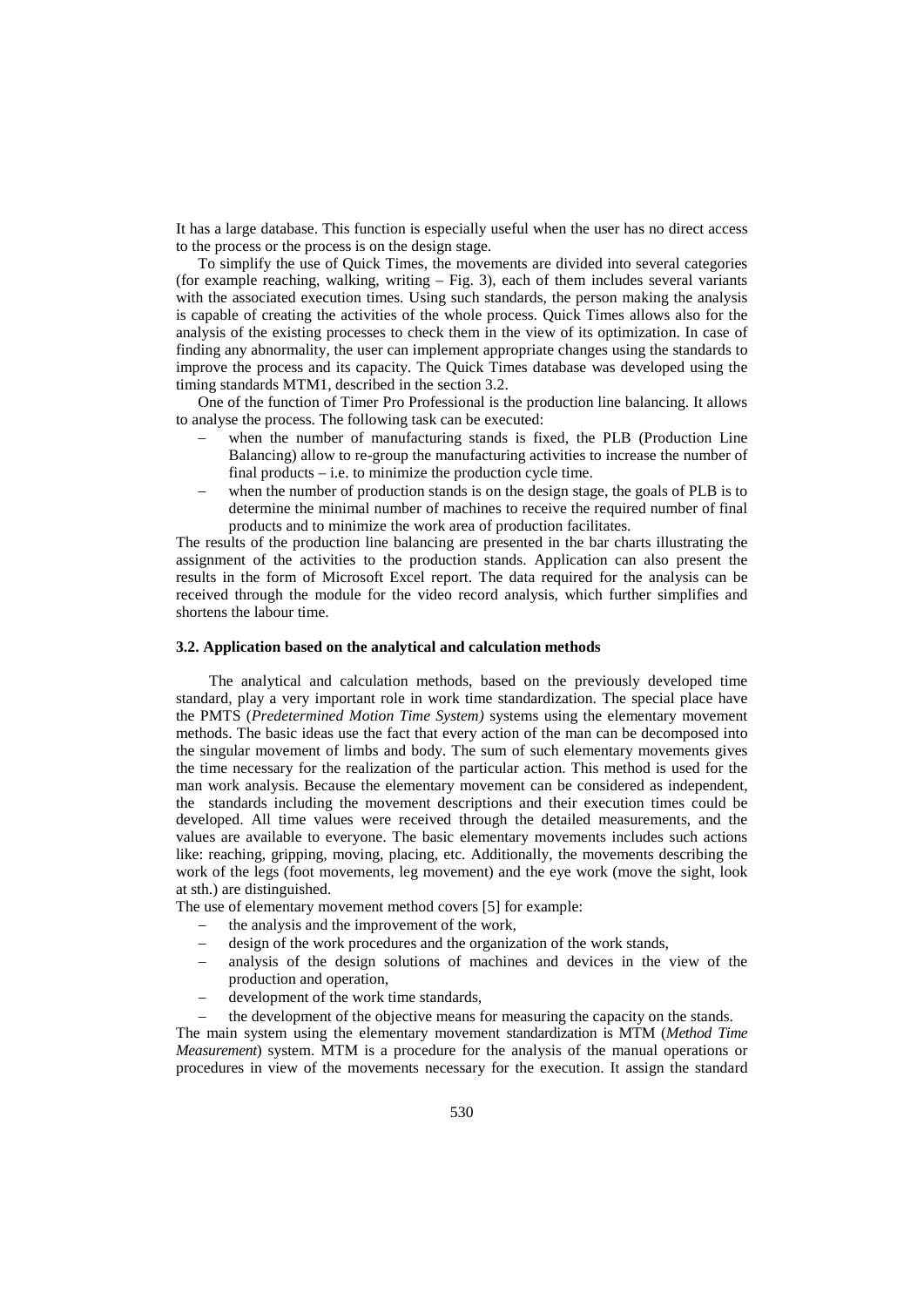duration time to each movement based on the movement characteristics and the surrounding conditions. MTM methods allows to design and optimize non-existing manufacturing processes. It allows to eliminate the unnecessary costs introduced by the technical and organizational errors. MTM methods:

- single methodology for the work time measurement,
- simple structure, high accuracy and the uniform time standards,
- eliminate the burdensome estimation of the work pace and reduce the time consumption of the analysis in comparison to the timing methods,
- helps to rationalize the working procedures, work organization and design of the tools and products.

| Form of method          | The detail level      | <b>The duration time</b> | <b>Type of production</b> |  |  |
|-------------------------|-----------------------|--------------------------|---------------------------|--|--|
| MTM <sub>1</sub>        | movements             | Up to 0.5 min.           | mass production           |  |  |
| MTM2,BMP,<br><b>TMC</b> | movement<br>sequences | $0.5-5$ min              |                           |  |  |
| MTM3,AMP,<br><b>UMP</b> | actions               | 5-30 min                 |                           |  |  |
| MTM4                    | operations            | $0.5 - 30h$              |                           |  |  |
| MTM <sub>5</sub>        | process               | $0.5 - 30h$              | small batch<br>production |  |  |

Many varieties of MTM methods evolved along the time and some of them are presented in the Table below [5]:

MTM method uses the alphanumeric coding of the movements and their characteristics. The time unit of 1/100000 of the hour, so called TMU ((Time Measurement Unit) is used to simplify the storage of the short movement measured using the number of video frames. The relations between TMU and the standard time units are as follows:

 $1 \text{ TMU} = 0.00001 \text{ h} = 0.0006 \text{ min} = 0.036 \text{ s}$ 

TiCon3 [7] can be given as example of such applications. The program has modular structure, which can be easily modified to suit the need of the company. The backbone of the system is so called "TiCon-base" offering the basic functions for the integrated methods and time planning. It can be extended by adding the following modules:

- − CIP statistical simulation module,
- MSA graphic module for the work division simulation,
- Web-Client internet database,
- MTM Ergo analysis of the workplace ergonomy,
- Balancing balancing of the manufacturing lines,
- − Production Planning production planning,
- PROKON The tool for the assembly process planning.

It has a simple user interface based on the Windows.

To simplify and reduce the time consumption of the MTM methods, the simplified analytical methods was developed based on the working motions MOST – (*Maynard Operation sequence technique)*, using the following observations:

− use of the MTM standards,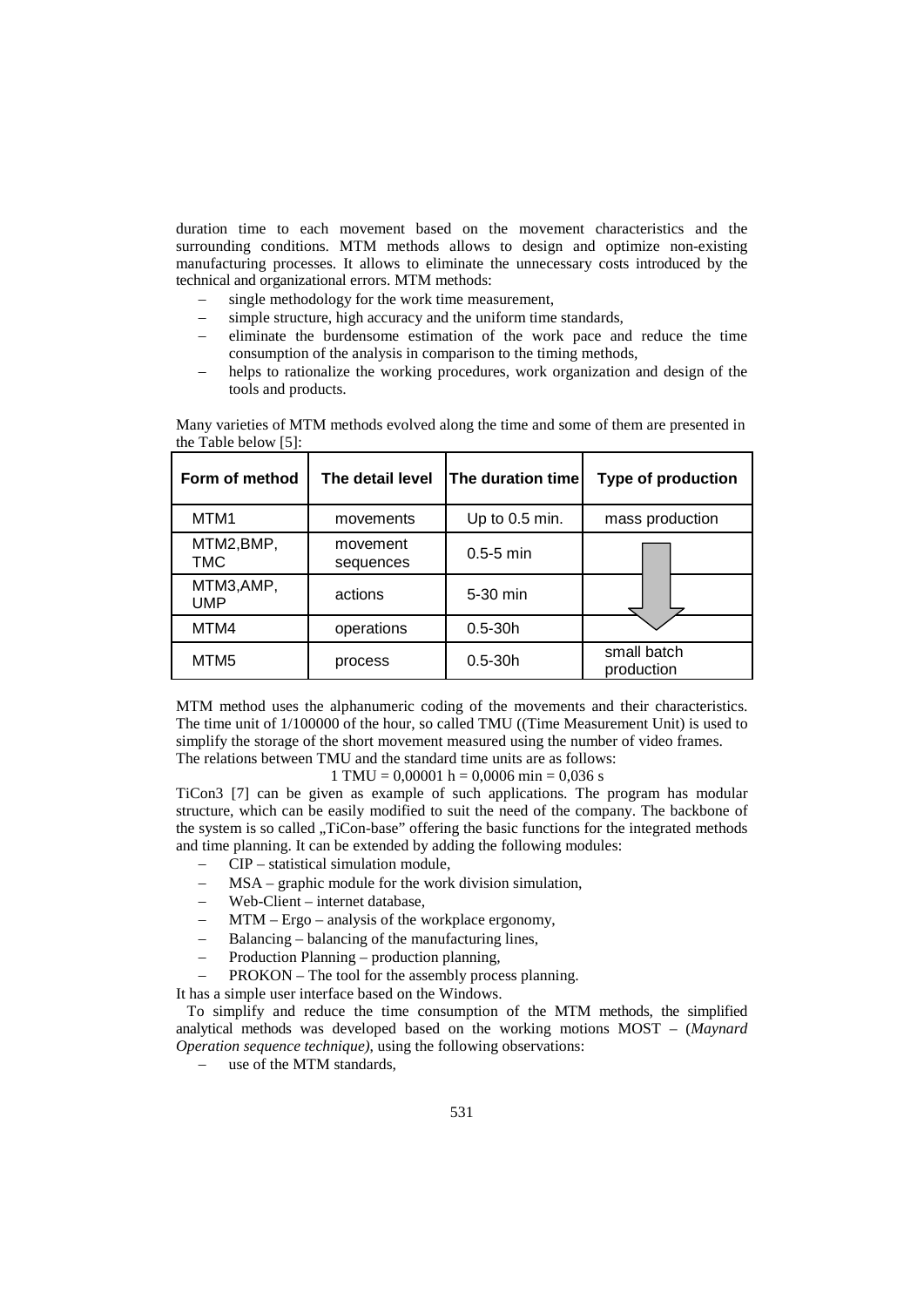- the manual activities are executed in the established sequences five types of such sequences can be distinguished,
- most of the working tasks covers only the manipulations on the workpiece.

Three types of this method can be distinguished:

- MiniMOST used for the analysis of the activities repeated more than 1500 times per week and with the duration time shorter than 1.6 minutes (in most cases it is 10 seconds or less). This method is suitable for the standardization of the works featuring short (cycle < 0.25 minutes), repetitive working cycles, without the differences in the movement scheme (1TMU),
- BasicMOST used for the analysis of the activities repeated usually from 150 to 1500 times per week and with the duration time from a few to 10 minutes. It includes the basic movement sequences (10TMU),
- MaxiMOST used for the analysis of the activities repeated at lease 150 times per week and with the duration time from a 2 minutes to a few hours. It is suitable for the standardization of the works featuring long, no repetitive cycle times, non uniform assembly procedures in machine or ship building industry (100TMU).

The work time standardization in the MOST method includes the following steps:

- Selection of the variant of the movement sequence for the separated part of the work.
- Determination of the index values for the subsequent literal designations featuring the conditions and the complexity of the movements using the standardization table. for example:

### **A1 B0 G1 A1 B0 P3 A0**

- The index values for the subsequent literal designations describe the conditions and complexity of the movements. The index values can be read from the appropriate auxiliary tables. The tables are created using the classifications. Each category represents the variation of the conditions, but has only one normative value. The category are sorted according to the geometry occurrences.
- − Calculation of the index values

## $A_1$ + B<sub>0</sub>+ G<sub>1</sub>+ A<sub>1</sub>+ B<sub>0</sub>+ P<sub>3</sub>+ A<sub>0</sub>=6

− Calculation of the number of TMU units

## **6\*10(for BasicMost)=60 TMU**

The example software using the MOST method is the product offered by H.B Maynard – (*Standard Pro Work Measurement*) [6]. This is the tool designed for the creation, maintaining and the analysis of the work time standards for each type of works. It allows for the individual development of rational work units, which can describe the minor and often repeated activities, as well as non-repetitive activities with the long cycle time. Hierarchical structure of the data units can be used to create the standards, eventual production plans for the subsequent parts, components and products. To ensure the coherence of the application and its high accuracy, system was equipped with the large database having the efficient mechanism for data retrieval. It allows to create the different combinations of data in the form of reports. Program allows for the creation of the individual work units, so called sub-operations and to calculate the proper times required for their execution. The user can select one of the modes for the analysis:

- Direct MOST for the generation of the descriptive methods for the activities being standardized and the optional data received from the previous analysis,
- Quick MOST using the previously defined templates of activities.

The procedure for standardization in the "Direct" mode is given on Fig. 4.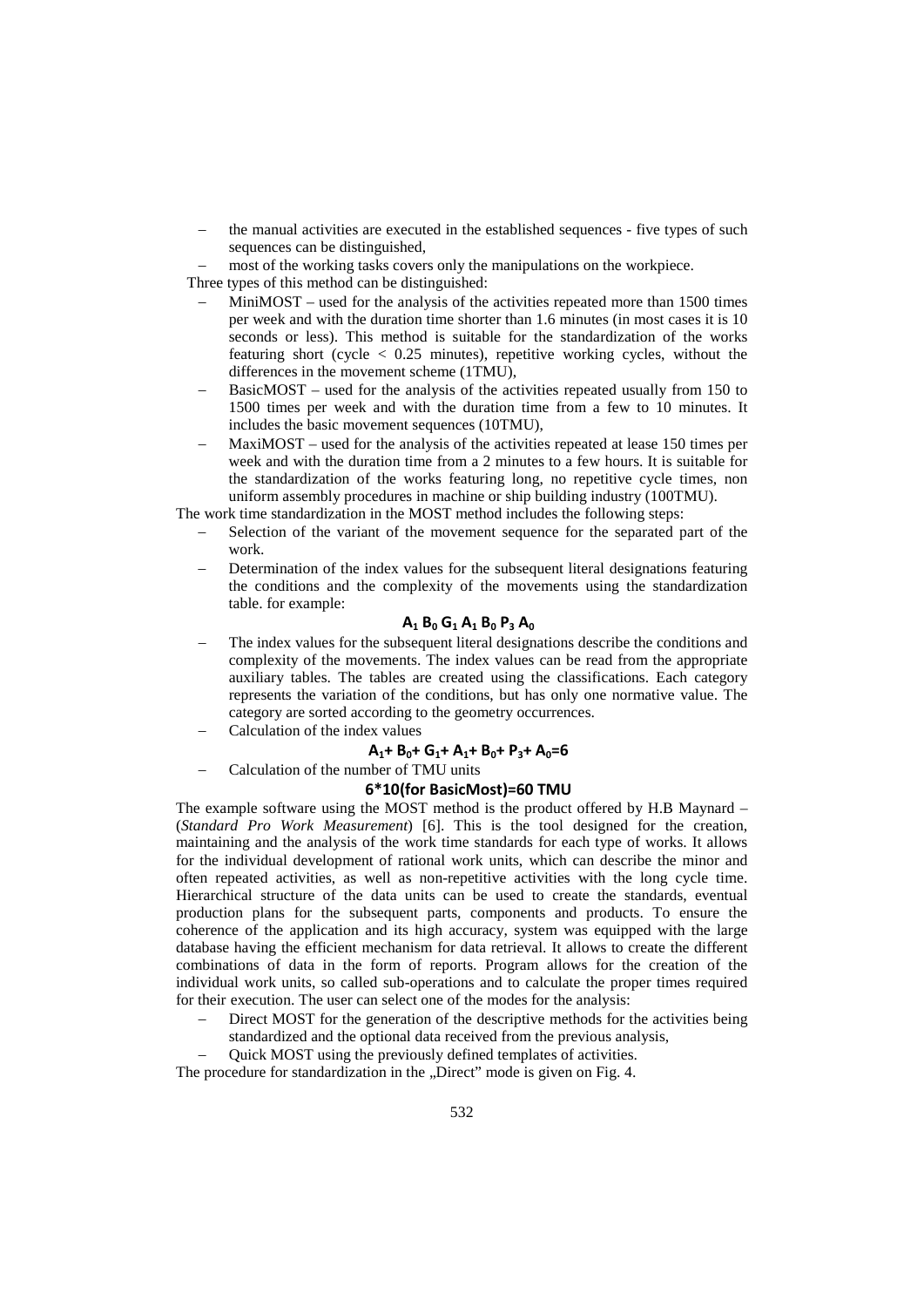| Edit<br>8181691           | The Window Help<br>$8$ <b>B</b> $B$ $B$ $I$ $I$ $R$ $m$ $I$ $\Psi$<br><b>BasicMOST Sub-Operation: (Unassigned)</b> |                    |                    |                |    | $ \Box$ x<br>$\overline{\mathbf{x}}$ |
|---------------------------|--------------------------------------------------------------------------------------------------------------------|--------------------|--------------------|----------------|----|--------------------------------------|
| <b>Sequence Model</b>     | Direct MOST: General Move [Basic]                                                                                  |                    |                    |                |    |                                      |
| $A^+$ $\Box$ $B^+$        | $   \cdot   $ A<br>$\lvert \cdot \rvert$ G                                                                         | ▾                  | вг<br>$\mathbf{F}$ | $\mathbf{F}$ A | Ш× | OK                                   |
| Method Desc :             | No Body Motion<br>$\pi$<br><b>Bend &amp; Arise 50% Occurrence</b><br>Sit without adjustment                        | $\Omega$<br>3<br>3 | lod Description    |                |    | Cancel                               |
|                           | Layout Informati Stand without adjustment                                                                          |                    |                    |                |    | Help                                 |
| <b>Operator:</b>          | Rend & Arise                                                                                                       | g                  | Location           |                | s  |                                      |
| <b>B</b> biech            | Sk                                                                                                                 | 10                 | Location:          |                | Ξ  |                                      |
| To Location:              |                                                                                                                    | ×                  | Return Location:   |                | ≖  |                                      |
| <b>Partial SIMO</b>       | Partial Frequencies A 1.00 B 1.00 G 1.00 A 1.00 B 1.00 P 1.00 A 1.00<br>AFBEGEAFBEPEAF                             |                    |                    |                |    |                                      |
|                           | Lets begin by selecting the index values for the Action                                                            |                    |                    |                |    |                                      |
|                           | Distance (A), Body Motion (B), and Gain Control (G)<br>parameters in the GET phase of the sequence model           |                    |                    | ٠<br>٠         |    |                                      |
| using the dropdown lists. |                                                                                                                    |                    |                    |                |    |                                      |

Fig. 4. Definition of activities in direct mode

Database of Standard Pro is created using the standardization times of MOST system. The program has user friendly and intuitive graphic interface offering:

- − access to the history of changes implemented in the time standards,
- − creation of the detail documentation for the processes being standardized,

sharing of the standardization databases through network for the workers

engaged in the production preparation.

## **3.3. MPM applications for computer aided time standardization with digital modeling of processes and manufacturing**

MPM (Manufacturing Process Management ) module – the part of the PLM solutions offered by Dassault Systemes is an example of the integrated tool for computer aide standardization (Fig. 5). It is a database application, grouping all production preparation process elements, including the products, manufacturing processes and the manufacturing resources.



Fig. 5. Process Engineer functions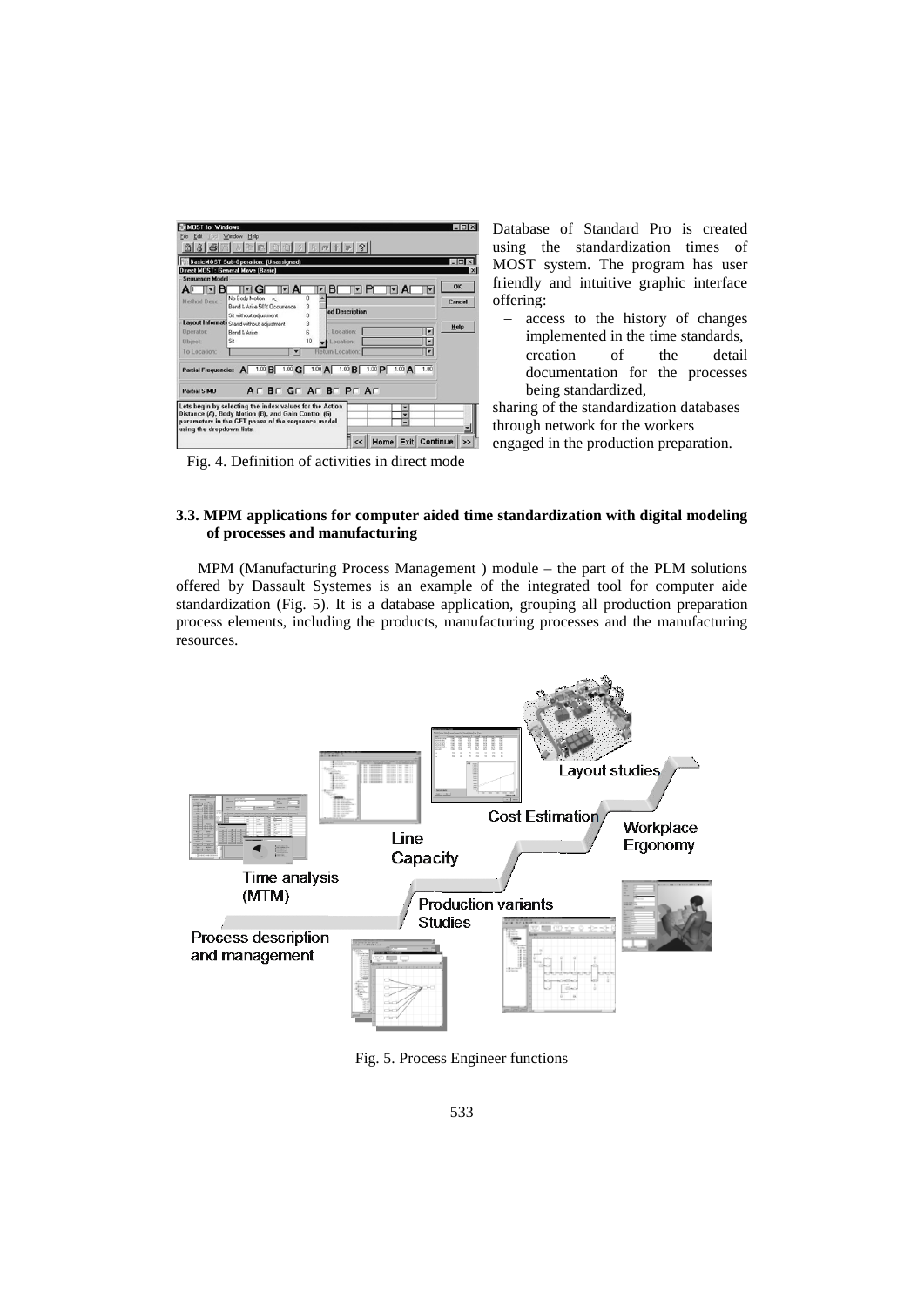## **4. Verification concept in PLM environment**

The verification presented in 2 point concept in area of assembly process planning was done with PLM solutions. These solutions include the following systems [3,4]:

- CAD/CAM CATIA for product, manufacturing process and resource design,
- PDM SMARTEAM and ENOVIA for the development process management,
- MPM DELMIA for process and manufacturing system design.

## **4.1. Conceptual process planning phase**

The assembly process is created on the basis of the digital product model prepared with CATIA system. The process planning activities includes:

- the development of the product assembly structure separation of the assembly units (assemblies, subassemblies and parts),
- development of the assembly process plan including the basic parts for separated assembly units , methods and hierarchical order of assembly of these units to receive the design features of the product,
- mounting of subassemblies, assembles and parts prepared with Part Design module in Assembly Design module based on the developed assembly plan.

The results of the above actions are necessary to make the assembleability analysis of the product and for iterative improvement of the design form in view of the assembly requirements. The product design resulting form the subsequent iterations and its assembly plan form the base for defining the graph of the assembly activities, representing the admissible variants of the execution of product assembly.

## **4.2. Conceptual production organization planning phase**

The conceptual manufacturing organization stage is used to select the appropriate form of the production organization, production pace, and the initial calculation of the number and type of functional subsystems. On this stage, also the type and organizational form of assembly system is selected.

### **4.3. Detailed process planning phase**

The selected type, organizational form of the assembly and the graphical product assembly plan verified with DMU Kinematics module of CATIA are the basis for the assembly process planning. The assembly process planning includes the selection of the operations and activities, selection of the assembly equipment, conceptual design of the assembly stations as well as the decisions on the concept and the selection or design of the transport system components. Based on the above process, the digital model of the assembly system and work places is created. The data required for the making the detailed production organization calculation and for the calculation of the duration of assembly activities are gathered from the components of the digital model of the system. The duration times of the assembly activities were determined using the MTM and MOST methods.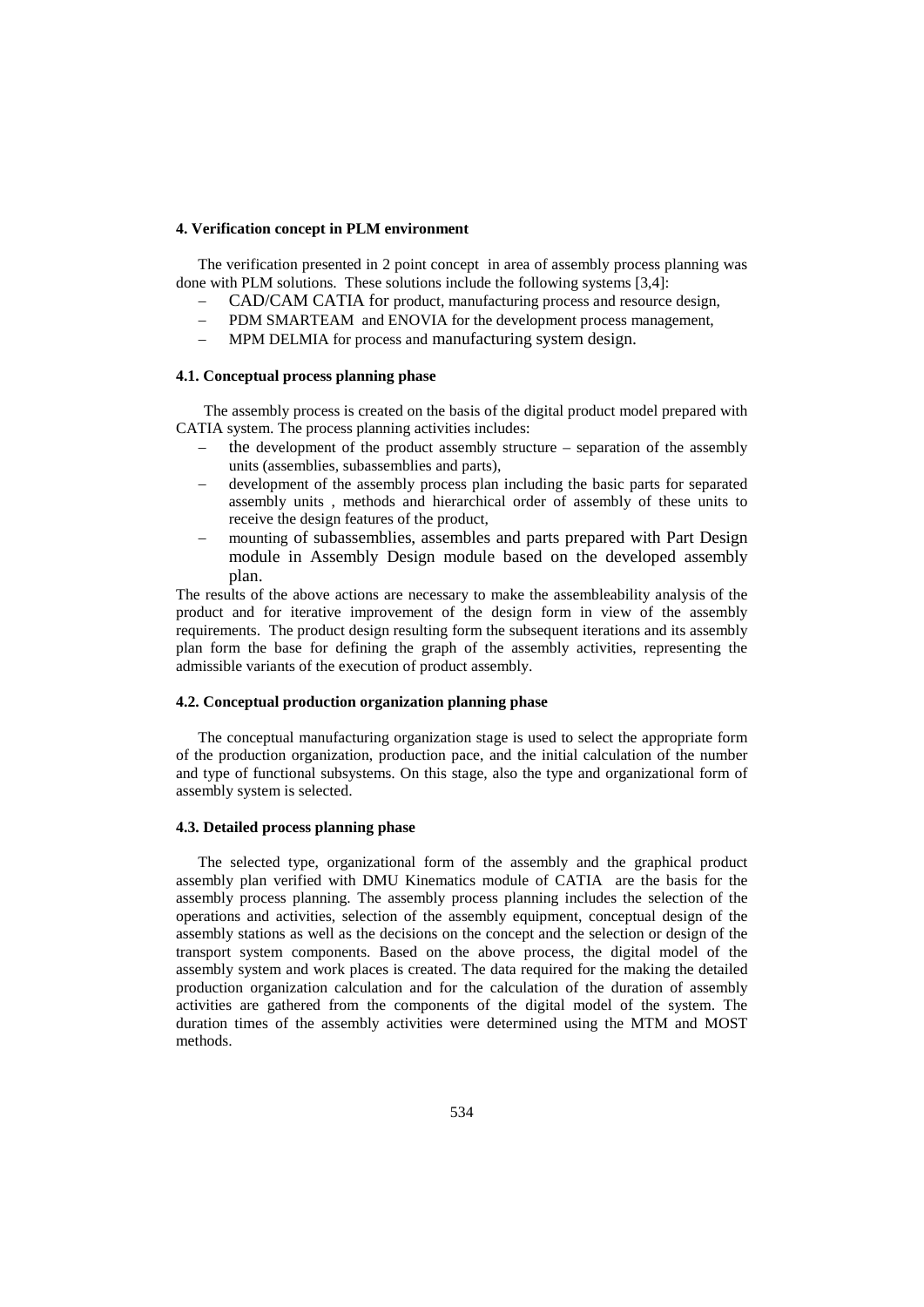

Fig. 5. STM – MTM2 time analysis

## **4.4. Detailed production organization planning phase**

The selected structure of the assembly process and the determined duration times of assembly activities covered by the operations are the base for the synchronization within the isolated assembly subsystem. For analysed production organization forms, for example production lines, these steps include the calculation of the number of stands and line balancing. The activities for the selected organization forms (assembly stations) include ergonomic analysis. The outcome of the detailed production organization stage is the digital model of the manufacturing system linking all the components of the assembly system with assembly process plan stored in library and process schedule. The further test on simulation model are used to analyze and improve the system being developed.

## **5. Summary**

The software for the work time standardization significantly shortens the time consumption. The appropriate use of such software allows to analyse in details the contents of the work being normalized, which allow to improve and rationalize the work processes. The timing methods allow to measure, automatic calculate and register the results using the video record of the works. The method of elementary movement allows to analyse the alternative solutions. It can be used on the stage of the design of new products. Because of this, its use in the enterprises should be popularized. The proposed methodology of concurrent development of products, processes and manufacturing systems using such PLM tools like CATIA and DELMIA increases the integration of the technical production